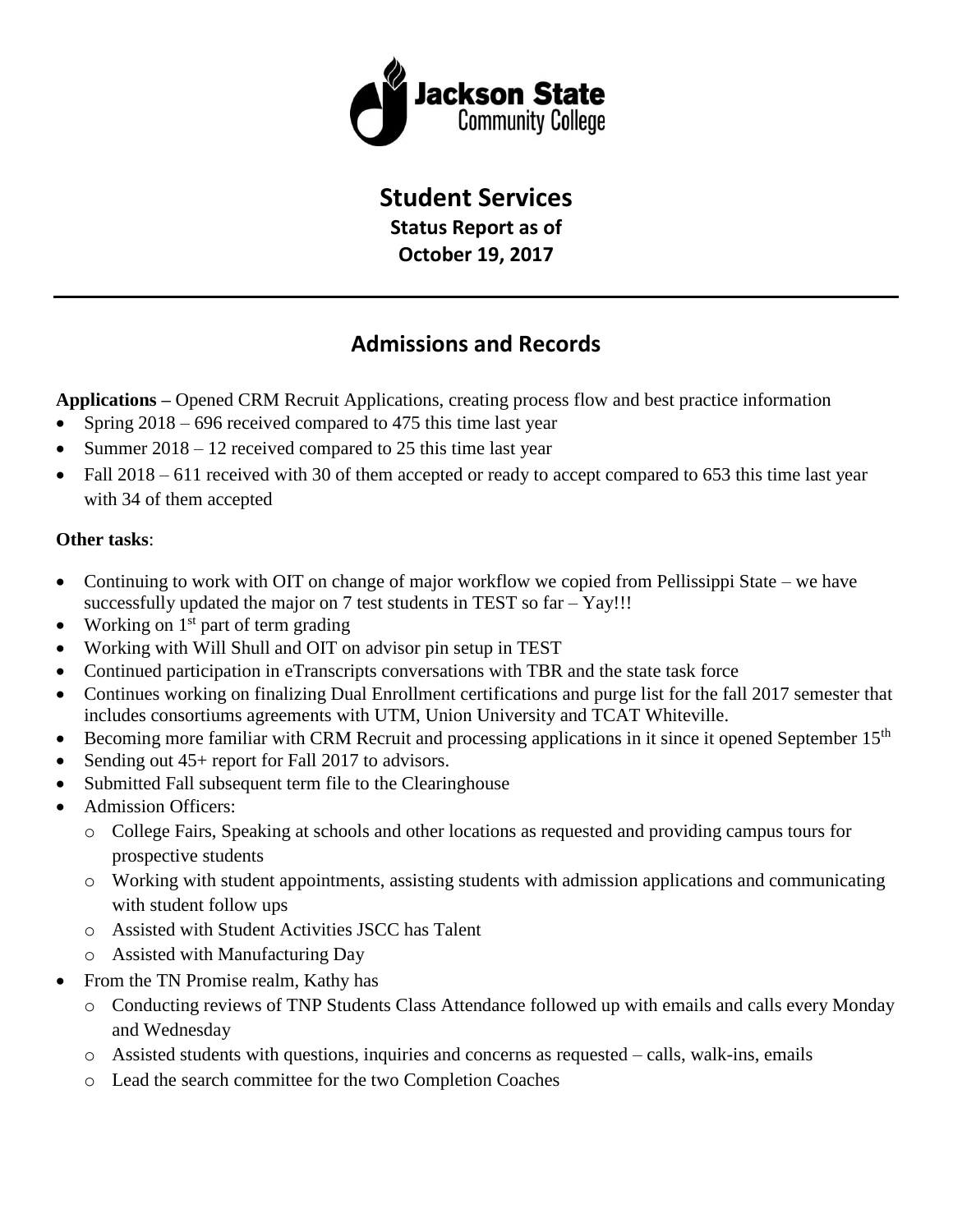Student Services Status Report as of October 19, 2017 Page 2

## **Financial Aid**

- Completed the TELS and TN Student Assistance Award fall certification rosters. Continuing to work on the TN Promise fall certification roster.
- Submitted the 2016-2017 Gainful Employment reporting to USDOE on September 26.
- Submitted the 2016-2017 fiscal operations report and 2018-2019 application for federal funds to the U.S. Department of Education.
- Participated in the Clearinghouse Enrollment Reporting Webinar on October 3.
- Visited the Lexington, Savannah and Humboldt Centers to provide financial aid counseling.
- Will attend TN Summit October 16 & 17.
- Several professional staff will attend the TASFAA Fall Training Workshop and Federal Update on October 31.

## **Orientation and Registration**

- Completed calls to students that attended GE but did to register for classes (SurveyMonkey): Sept 24
- Attended Strategic Planning Committee meeting: Sept 25
- Attended President's Open Forum: Sept 20
- Attended Women in Higher Education Conference: Sept 28-29
- Attended Leadership Meeting w/VPSS: Oct 3
- Participated in webinar: Identifying Predictors of Credential Completion Among Beginning Community College Students: Oct 5
- Completed Environmental Health & Safety Training: Oct 16
- Completed Title IX HAVEN for Faculty and Staff: OnLine Training Part 2: Oct 16
- Developing logistics for GE for Spring 2018; dates to be announced

## **Upcoming Events/Meetings**

- Data Security Training
- MTSU True Blue Tour Luncheon: Oct 18
- President's Open Forum: Oct 19
- Technology Implementation for Spring 2018 meeting: Oct 27
- National Orientation Directors Association Conference: Nov 5-8
- Priority registration begins: Nov 6
- ME<sup>3</sup> (ATD) meeting: Nov 10
- Tennessee Association of Collegiate Registrars and Admissions Officers (TACRAO): Nov 15-17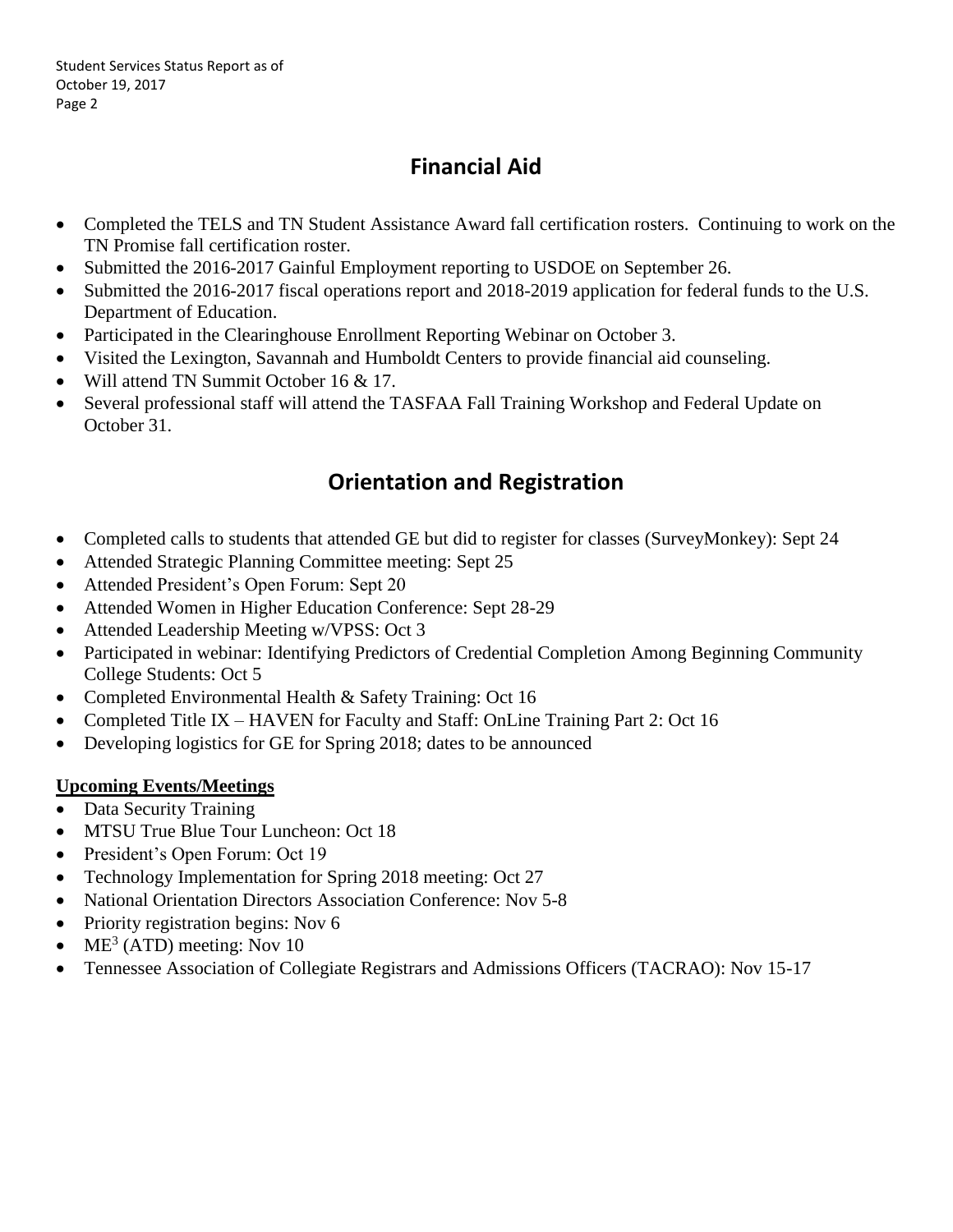## **Counseling and Career Services**

### **Dean of Students**

• The Student Intervention Team (SIT) fielded 18 referrals between Sept. 22 and Oct. 13, which included:

|         | Attendance/tardy problems                                       | 6 |
|---------|-----------------------------------------------------------------|---|
|         | Consistently poor or significant change in academic performance |   |
| $\circ$ | Serious attitude or disciplinary problem                        | 2 |
|         | Distracted by life events                                       |   |
|         | Financial challenges                                            |   |
|         | Mental health concerns                                          |   |
|         | Seems detrimentally stressed                                    |   |
|         | Serious problems related to transportation and schedule/energy  |   |
|         | Significant change in behavior                                  |   |
|         | Sleeping in class                                               |   |
|         | Talking while instructor is lecturing                           |   |
| O       | Unauthorized media use (repeated)                               |   |
|         | Very emotional low self-esteem                                  |   |
|         | Violent references or threat of harm to self or others          |   |

- The SIT met Sep. 28, Oct. 12 and will continue meeting every two weeks- and as needed- through the fall semester.
- The SIT hosted a faculty lunch and learn Fri., Sep. 29 with Vivian Grooms presenting on "Supporting" Autism Spectrum Students in Classroom and Advising Settings."
- Reached out to Sonny Davis in OIT to build a new anonymous referral system to address issues with employees, students, or others at JSCC. When it is ready, will contact Web Administrator Victor Garcia to locate this tool on the college's home page and other locations on the web site.
- Approved one more emergency loan for books and fielded several Student Relief Fund requests for gasoline vouchers and other emergency support.
- Attended the monthly Community Anti-Drug Coalition meeting.
	- o Will host a presentation, "TN's Opioid Crisis Is SCARY" at 1 p.m. Tues., Oct. 24, in the Foundation Board Room, as part of Red Ribbon Week. The presentation will be by Angie Bryant, Regional Overdose Prevention Specialist working in conjunction with the Coalition and the West Tennessee Healthcare Foundation. She will address statistics, the risks, who is targeted, and how we can work toward prevention.
	- o Will hand out "Be Smart Be Drug Free" silicone bracelets on campus.
- Attended the Strategic Planning Committee meeting
- Attended the TN Achieves Mentor meeting with one of my mentees and signed up to mentor again next year.
- Attended the President's Open Forum.
- Attended the THEC Veterans Recognition event
- Held a staff meeting the day following our Student Services Leadership Team meeting.
- Completed Haven Sexual Assault Prevention and OIT Security online trainings.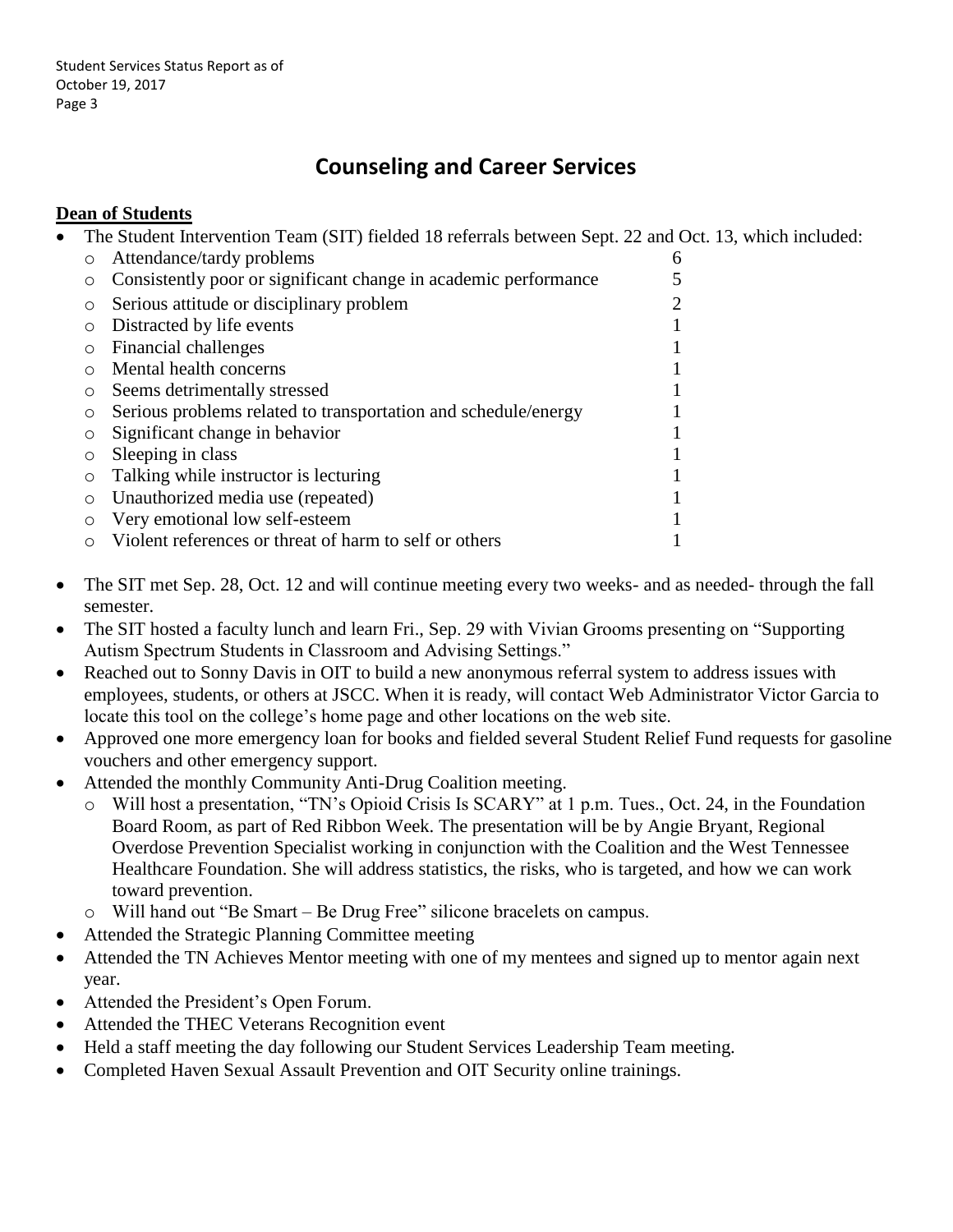### **Counseling and Career Services and Placement Services**

#### **Tina Williamson reported:**

- Food pantry experiencing dramatically heavier use than at any time we can remember. In last two weeks have had six people come in to get items to feed and care for 16 people, plus seven athletes coming repeatedly. Donations always needed.
- Made a mini-video promoting the Internal Giving Campaign for the JSCC Foundation.
- Assisted the AKA Sorority ladies/Jackson chapter with the National Voters Registration Day Drive held on campus.
- Attended the THEC Veterans Recognition Program for Jackson State.
- Served on the screening committee with phone interviews and in-person interviews for the new Completion Coaches.
- Mailed 50 invitation letters to colleges and universities inviting them to our Annual College Transfer Fair, scheduled from 9 a.m. to 12 p.m. November 2, 2017, in the Gymnasium.
- Attended the Counseling and Career Center staff meeting.
- Completed the Data Security Training required for all employees.

#### **Annette Deaton reported: Student Contact Data**:

| <b>Activity</b>                                 | <b>Number of Student Contacts</b> |
|-------------------------------------------------|-----------------------------------|
| <b>Job Placement Services</b>                   | 115 Students                      |
| Kuder Journey for Adults Career Planning System | 41 Students                       |
|                                                 | <b>Total 156 Students</b>         |

#### **Other Data:**

| <b>Employer Contacts</b>       |    |
|--------------------------------|----|
| New Jobs                       |    |
| <b>Student Job Referrals</b>   | ხგ |
| Students "Self-Reported" Hired |    |

#### **Activities:**

- Hosted a Mini Job Fair Wednesday, September 26, at the Jackson campus. The Mobile American Job Center (aka Tennessee Career Coach) and Lowes participated in the event. Student turnout and participation was excellent. The Mobile American Job Center parked in the new quad area and was at capacity from 9:00 am until just before 3:00 pm. The Lowes' representative reported obtaining at least 30 viable applicants during the mini job fair.
- Set the date for the 2018 Career and Job Fair, which will be held from 9:00 am until 12:00 pm on Wednesday, April 11, 2018, in the gymnasium.
- Met with the Monday night COL 1010 College Success class to share information about services offered through the Counseling /Career Center. Also administered the Kuder Journey Career Planning program
- Made the October Student Services visits to the Lexington, Savannah, and Humboldt campuses
- Assisted Tina Williamson with the JSCC Food Pantry
- Attended the following meetings:
	- o SIT Committee
	- o Counseling and Career Services staff meeting